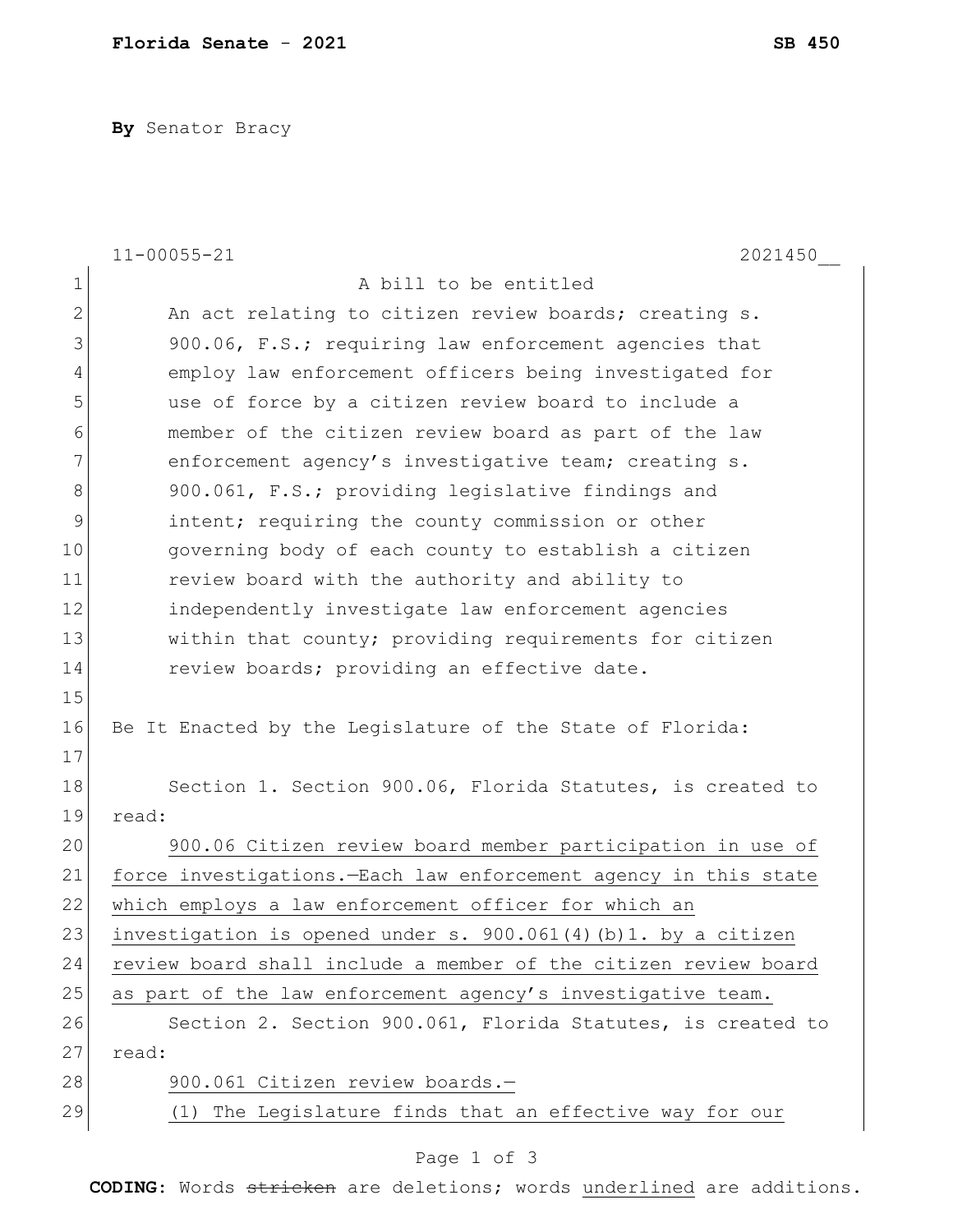|    | $11 - 00055 - 21$<br>2021450                                     |
|----|------------------------------------------------------------------|
| 30 | communities and the law enforcement agencies that serve them to  |
| 31 | build mutual trust and positive relationships is through the     |
| 32 | establishment of citizen review boards.                          |
| 33 | (2) It is the intent of the Legislature to require the           |
| 34 | establishment of a citizen review board in each county of this   |
| 35 | state to provide civilian oversight of law enforcement agencies  |
| 36 | within the respective counties through independent               |
| 37 | investigations.                                                  |
| 38 | (3) By July 1, 2022, the county commission or other              |
| 39 | governing body, as appropriate, of each county in this state     |
| 40 | shall establish a citizen review board with the authority and    |
| 41 | ability to independently investigate each law enforcement agency |
| 42 | within that county.                                              |
| 43 | (4) Each citizen review board shall comply with all of the       |
| 44 | following requirements:                                          |
| 45 | (a) Be composed of at least 5 but not more than 15               |
| 46 | individuals appointed by the county commission or other          |
| 47 | governing body of the county, as appropriate. A member of the    |
| 48 | board may not be a current employee of the state or county, or   |
| 49 | of any subdivision of the county.                                |
| 50 | (b) Investigate all complaints relating to:                      |
| 51 | 1. Use of force. This includes, but is not limited to, an        |
| 52 | investigation into whether excessive force was used or whether   |
| 53 | use of force was justified.                                      |
| 54 | 2. Abuse of authority. This includes, but is not limited         |
| 55 | to, investigations to determine whether unauthorized or illegal  |
| 56 | searches or seizures, inappropriate entry onto property, or      |
| 57 | refusal to provide name and badge number occurred.               |
| 58 | 3. Discourtesy. This includes, but is not limited to, the        |

## Page 2 of 3

**CODING**: Words stricken are deletions; words underlined are additions.